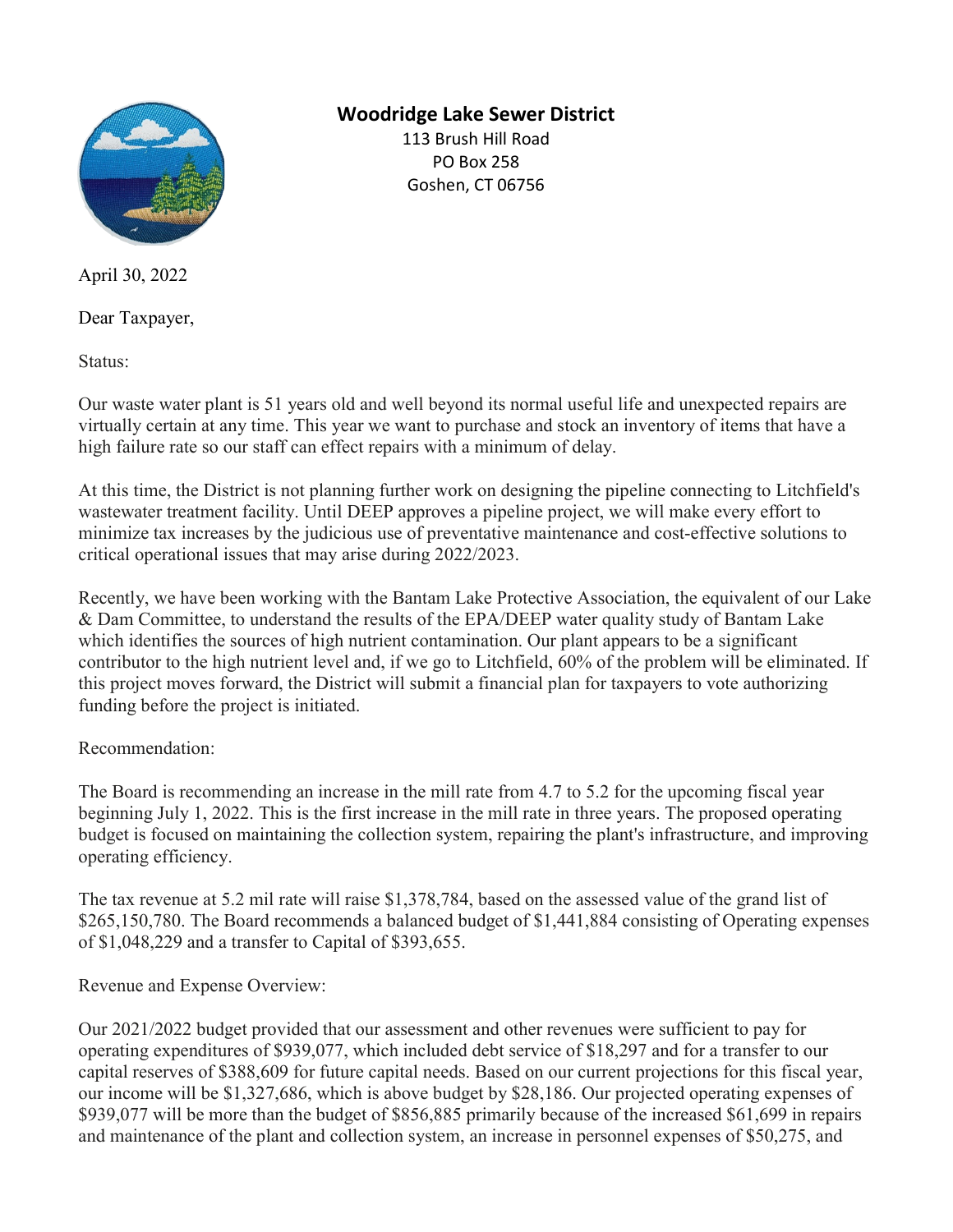legal fees in defense of a lawsuit brought by a group of lakefront taxpayers. The net impact decreases our projected transfer to capital reserves of \$54,006 to \$388,609.

The Board is projecting an ending Fund Balance of about \$450,970 on June 30, 2022. For more detailed financial information for 2021/2022, please review the enclosed material, which reflects the budget and forecasts for expenditures for the year ending June 30, 2022.

2022/2023 Activities and Budget:

In the coming year, operating expenses are budgeted to be \$1,048,229, and a transfer to Capital Reserves of \$393,655. The increase in operating expenses primarily results from increased repairs to the collection system and plant equipment and increased personnel expenses. There are no planned upgrades to the plant as we await a re-engagement with the Litchfield WPCA.

After inspection, we are continuing our maintenance and repairs of the collection system via CCTV of 4 miles of the pipeline to identify needed repairs to prevent infiltration. The project was restarted last year after being suspended due to COVID. In the prior year, the approved unspent budget was \$200,000, and this coming year, a budget of \$270,000 for launching the project.

Additionally, we included \$45,000 for a new truck that we deferred from last year, \$14,000 for a John Deere Gator replacement, and \$156,751 for a critical parts inventory. We have not proposed capital spending on the pipeline project pending a decision from Litchfield. The Board will need to call a Special Taxpayer Meeting to gain approval to fund the pipeline project when appropriate. For more detailed financial information for 2022/2023, please review the enclosed material, reflecting the plan for expenditures for the year ending June 30, 2023.

Litigation: Ad Valorem Update:

Since 2017, the District's Board has been in discussions with a group of 26 lakefront owners regarding the Ad Valorem method of funding the Sewer District and the Sewer Authority's operations. Their position was that the District has violated statutes, practices, and guidelines in utilizing the Ad Valorem method. On July 15, 2019, this group of homeowners sued the Woodridge Lake Sewer District to have the advalorem method of taxing properties for sewer services declared improper. Additionally, this group wanted the court to set rates that they believed would be more favorable for properties with higher assessments. This would have increased sewer taxes on approximately eighty percent of properties within the District. On December 29, 2021 the Superior Court in Torrington ruled in favor of the District, and the ad-valorem assessment method will continue. While this ruling is a victory for most WLSD taxpayers who will not see a dramatic increase in their sewer taxes, it comes at a cost of \$78,475 in attorney fees required to defend the legal action brought by our neighbors.

Budget Meeting and Approval:

The budget vote had been scheduled for Saturday, May 28, 2022 commencing following the Woodridge Lake Property Owners' Association Board meeting at the Woodridge Lake Club House

WLSD Board